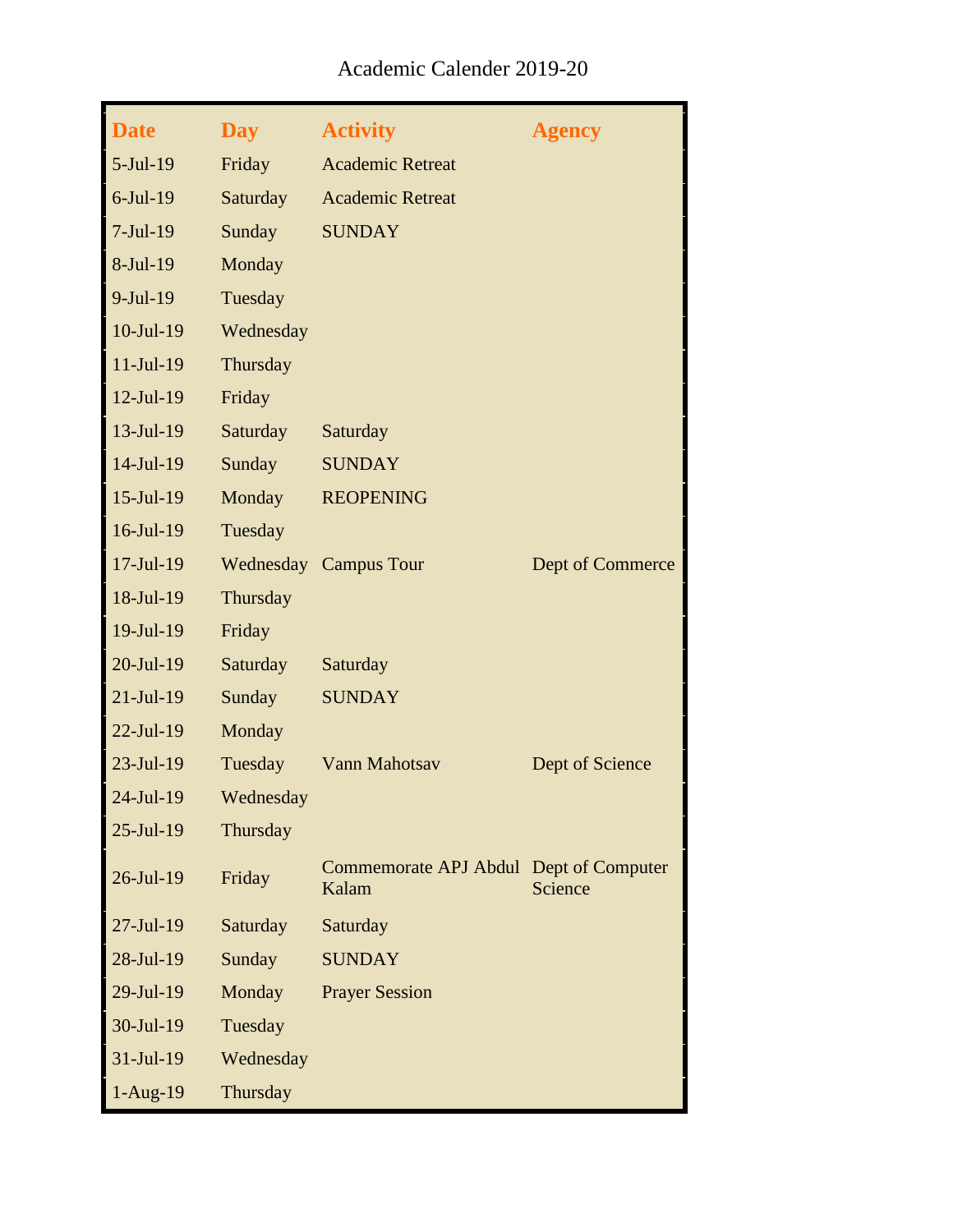|                 |           | Quiz Carnival                             | <b>Senior Secondary</b> |
|-----------------|-----------|-------------------------------------------|-------------------------|
| $2-Aug-19$      | Friday    | Induction                                 | Wing                    |
|                 |           |                                           | Ist year                |
| $3-Aug-19$      | Saturday  | <b>Saturday/ Blooming Buds</b><br>Level 1 |                         |
| $4-Aug-19$      | Sunday    | <b>SUNDAY</b>                             |                         |
| $5-Aug-19$      | Monday    |                                           |                         |
| $6$ -Aug-19     | Tuesday   |                                           |                         |
| $7-Aug-19$      | Wednesday |                                           |                         |
| 8-Aug-19        | Thursday  |                                           |                         |
| 9-Aug-19        | Friday    | <b>Talent Hunt and Cultural</b><br>Fest   |                         |
| $10-Aug-19$     | Saturday  | Saturday                                  |                         |
| $11-Aug-19$     | Sunday    | <b>SUNDAY</b>                             |                         |
| 12-Aug-19       | Monday    | <b>Extension lecture</b>                  | Dept of Commerce        |
| $13$ -Aug- $19$ | Tuesday   |                                           |                         |
| $14$ -Aug- $19$ | Wednesday | <b>Independence Day</b><br>Celebration    | <b>Student Cabinet</b>  |
| 15-Aug-19       | Thursday  | <b>Holiday</b> (Independence<br>Day)      |                         |
| 16-Aug-19       | Friday    |                                           |                         |
| 17-Aug-19       | Saturday  | Saturday                                  |                         |
| 18-Aug-19       | Sunday    | <b>SUNDAY</b>                             |                         |
| 19-Aug-19       | Monday    |                                           |                         |
| 20-Aug-19       | Tuesday   |                                           |                         |
| $21-Aug-19$     | Wednesday |                                           |                         |
| $22$ -Aug-19    | Thursday  |                                           |                         |
| 23-Aug-19       | Friday    | <b>Workshop for Students</b>              | <b>Faculty of Arts</b>  |
| 24-Aug-19       | Saturday  | Saturday/ Janamashtami                    |                         |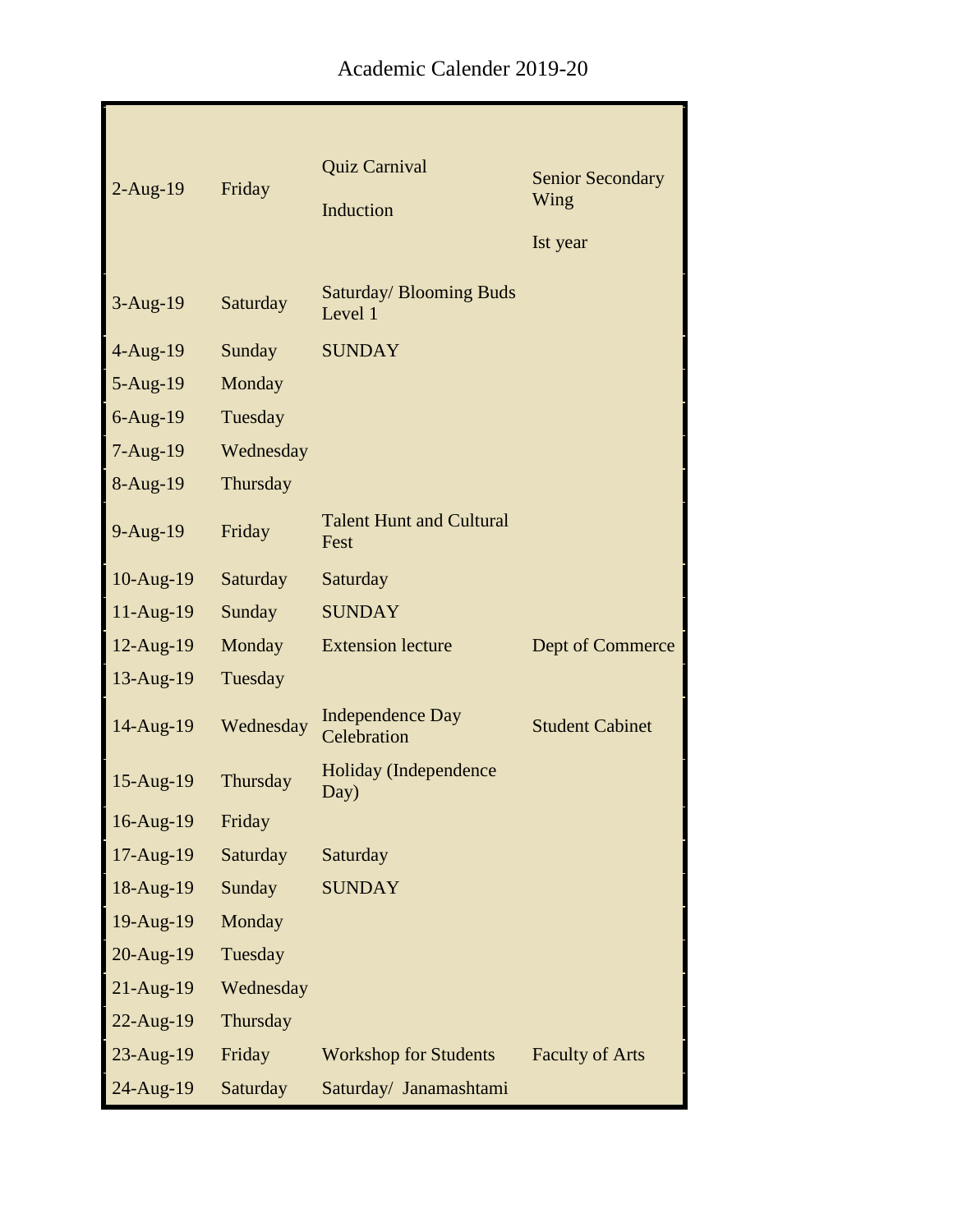| 25-Aug-19    | Sunday    | <b>SUNDAY</b>                                                      |                                              |
|--------------|-----------|--------------------------------------------------------------------|----------------------------------------------|
| $26$ -Aug-19 | Monday    | <b>Workshop on Stress</b><br>Management                            | <b>Senior Secondary</b><br>Wing              |
| $27$ -Aug-19 | Tuesday   |                                                                    |                                              |
| 28-Aug-19    | Wednesday | <b>Amal Scaria Endowment</b><br>Lecture                            | Dept of Comp Sci                             |
| 29-Aug-19    | Thursday  |                                                                    |                                              |
| $30-Aug-19$  | Friday    | <b>Blooming Buds Final</b><br>Level                                |                                              |
| $31-Aug-19$  | Saturday  | Saturday/PRAKASH<br><b>UTSAV SHRI GRANTH</b><br><b>SAHIB</b>       |                                              |
| $1-Sep-19$   | Sunday    | <b>SUNDAY</b>                                                      |                                              |
| $2-Sep-19$   | Monday    |                                                                    |                                              |
| $3-Sep-19$   | Tuesday   | <b>Seminar on First Aid</b>                                        | <b>Faculty of Arts</b>                       |
| $4-Sep-19$   | Wednesday |                                                                    |                                              |
| $5-Sep-19$   | Thursday  | <b>Teachers Day Celebration</b>                                    | <b>College Cabinet</b>                       |
| $6-Sep-19$   | Friday    | <b>Presentation on</b><br>Discipline/International<br>literacy Day | <b>Senior Secondary</b><br>Wing/Dept of Eco  |
| $7-Sep-19$   | Saturday  | Saturday                                                           |                                              |
| 8-Sep-19     | Sunday    | <b>SUNDAY</b>                                                      |                                              |
| 9-Sep-19     | Monday    |                                                                    |                                              |
| $10-Sep-19$  | Tuesday   |                                                                    |                                              |
| $11-Sep-19$  | Wednesday | <b>Education Trip</b>                                              | Dept of Science                              |
| $12$ -Sep-19 | Thursday  | Holiday (Sodal Mela)                                               |                                              |
| $13-Sep-19$  | Friday    | <b>Student Development</b><br>Program                              | Dept of Computer<br>Science and<br>Economics |
| 14-Sep-19    | Saturday  | Saturday                                                           |                                              |
| $15-Sep-19$  | Sunday    | <b>SUNDAY</b>                                                      |                                              |
| 16-Sep-19    | Monday    |                                                                    |                                              |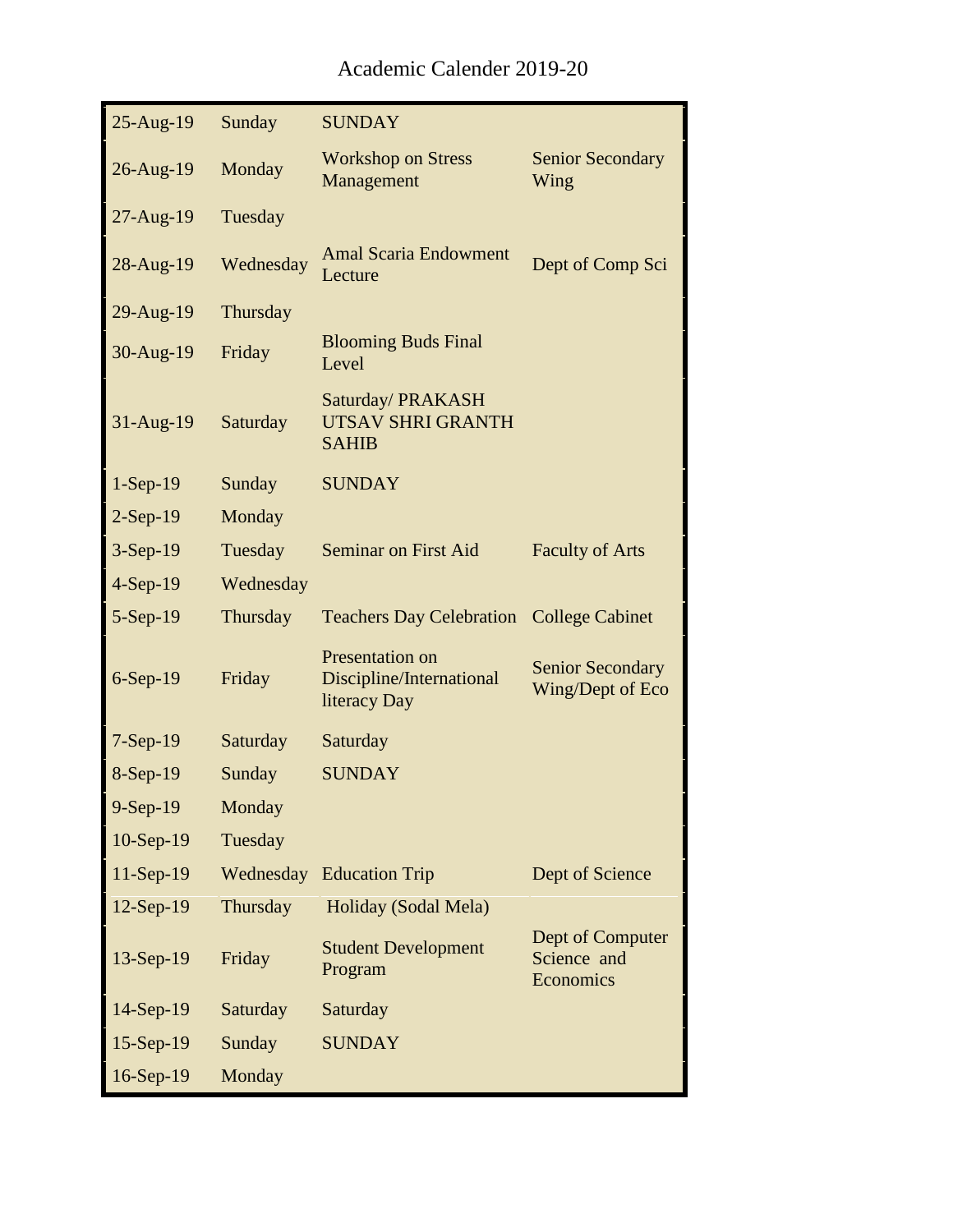| $17-Sep-19$ | Tuesday   |                                                      |                                 |
|-------------|-----------|------------------------------------------------------|---------------------------------|
| $18-Sep-19$ | Wednesday | Mid Sem Exams till 27<br>Sep 2019                    |                                 |
| $19-Sep-19$ | Thursday  |                                                      |                                 |
| 20-Sep-19   | Friday    |                                                      |                                 |
| $21-Sep-19$ | Saturday  | Saturday                                             |                                 |
| 22-Sep-19   | Sunday    | <b>SUNDAY</b>                                        |                                 |
| 23-Sep-19   | Monday    |                                                      |                                 |
| 24-Sep-19   | Tuesday   |                                                      |                                 |
| $25-Sep-19$ | Wednesday |                                                      |                                 |
| 26-Sep-19   | Thursday  |                                                      |                                 |
| $27-Sep-19$ | Friday    |                                                      |                                 |
| $28-Sep-19$ | Saturday  | Saturday                                             |                                 |
| 29-Sep-19   | Sunday    | <b>SUNDAY</b>                                        |                                 |
| 30-Sep-19   | Monday    | <b>Financial Literacy among</b><br>students          | <b>Senior Secondary</b><br>Wing |
| $1-Oct-19$  | Tuesday   |                                                      |                                 |
| $2$ -Oct-19 | Wednesday | <b>HOLIDAY</b><br>(MAHATAMA GANDHI<br><b>JYANTI)</b> |                                 |
| 3-Oct-19    | Thursday  |                                                      |                                 |
| $4-Oct-19$  | Friday    | <b>Education Trip/Industrial</b><br>Trip             | Dept of Sci/Dept<br>of Comp Sci |
| $5-Oct-19$  | Saturday  | Saturday/PTM                                         |                                 |
| $6$ -Oct-19 | Sunday    | <b>SUNDAY</b>                                        |                                 |
| $7-Oct-19$  | Monday    | <b>Workshop On Physical</b><br><b>Fitness</b>        | <b>Senior Secondary</b><br>Wing |
| 8-Oct-19    | Tuesday   | <b>HOLIDAY (DUSHERA)</b>                             |                                 |
| $9$ -Oct-19 | Wednesday | <b>EAC</b>                                           | Dept of Commerce                |
| 10-Oct-19   | Thursday  | EAC                                                  | Dept of Commerce                |
| 11-Oct-19   | Friday    | <b>Industrial visit</b>                              | Dept of Commerce                |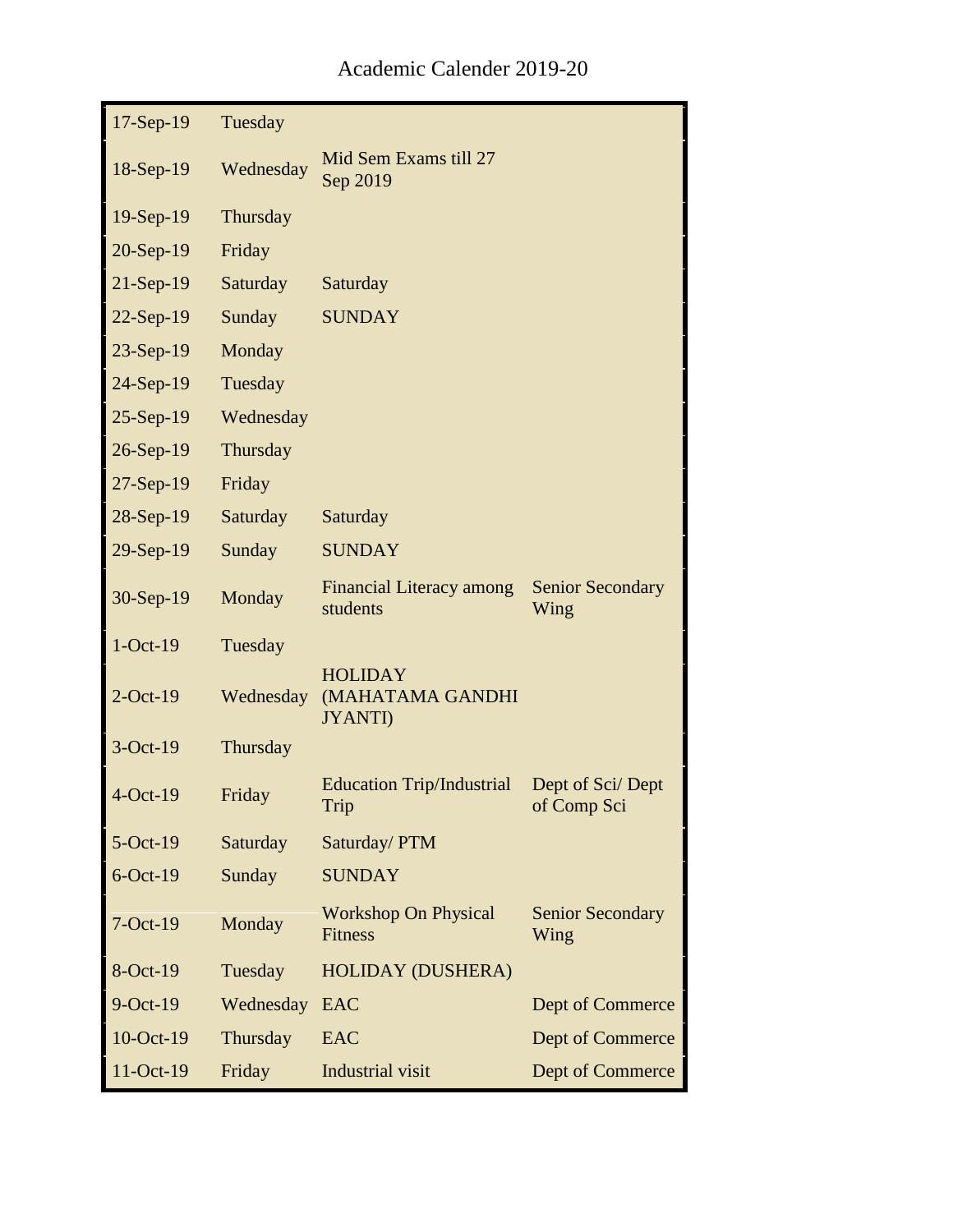| $12$ -Oct-19 | Saturday  | Saturday                                        |                        |
|--------------|-----------|-------------------------------------------------|------------------------|
| 13-Oct-19    | Sunday    | <b>SUNDAY/BHAGWAN</b><br><b>VALMIKI JAYANTI</b> |                        |
| 14-Oct-19    | Monday    |                                                 |                        |
| 15-Oct-19    | Tuesday   |                                                 |                        |
| 16-Oct-19    | Wednesday |                                                 |                        |
| 17-Oct-19    | Thursday  |                                                 |                        |
| 18-Oct-19    | Friday    |                                                 |                        |
| 19-Oct-19    | Saturday  | Saturday                                        |                        |
| 20-Oct-19    | Sunday    | <b>SUNDAY</b>                                   |                        |
| 21-Oct-19    | Monday    |                                                 |                        |
| 22-Oct-19    | Tuesday   |                                                 |                        |
| 23-Oct-19    | Wednesday |                                                 |                        |
| 24-Oct-19    | Thursday  | <b>Economic Survey</b>                          | Dept of Science        |
| 25-Oct-19    | Friday    | Diwali celebrations                             | <b>Faculty of Arts</b> |
| 26-Oct-19    | Saturday  | Saturday                                        |                        |
| 27-Oct-19    | Sunday    | <b>SUNDAY/ DIWALI</b>                           |                        |
| 28-Oct-19    | Monday    | <b>HOLIDAY</b><br>(VISHKARMA DAY)               |                        |
| 29-Oct-19    | Tuesday   |                                                 |                        |
| 30-Oct-19    | Wednesday |                                                 |                        |
| 31-Oct-19    | Thursday  |                                                 |                        |
| $1-Nov-19$   | Friday    |                                                 |                        |
| $2-Nov-19$   | Saturday  | Saturday                                        |                        |
| $3-Nov-19$   | Sunday    | <b>SUNDAY</b>                                   |                        |
| $4-Nov-19$   | Monday    |                                                 |                        |
| 5-Nov-19     | Tuesday   |                                                 |                        |
| $6-Nov-19$   | Wednesday |                                                 |                        |
| $7-Nov-19$   | Thursday  |                                                 |                        |
| 8-Nov-19     | Friday    | <b>Tribute to Baba Nanak</b>                    | <b>Faculty of Arts</b> |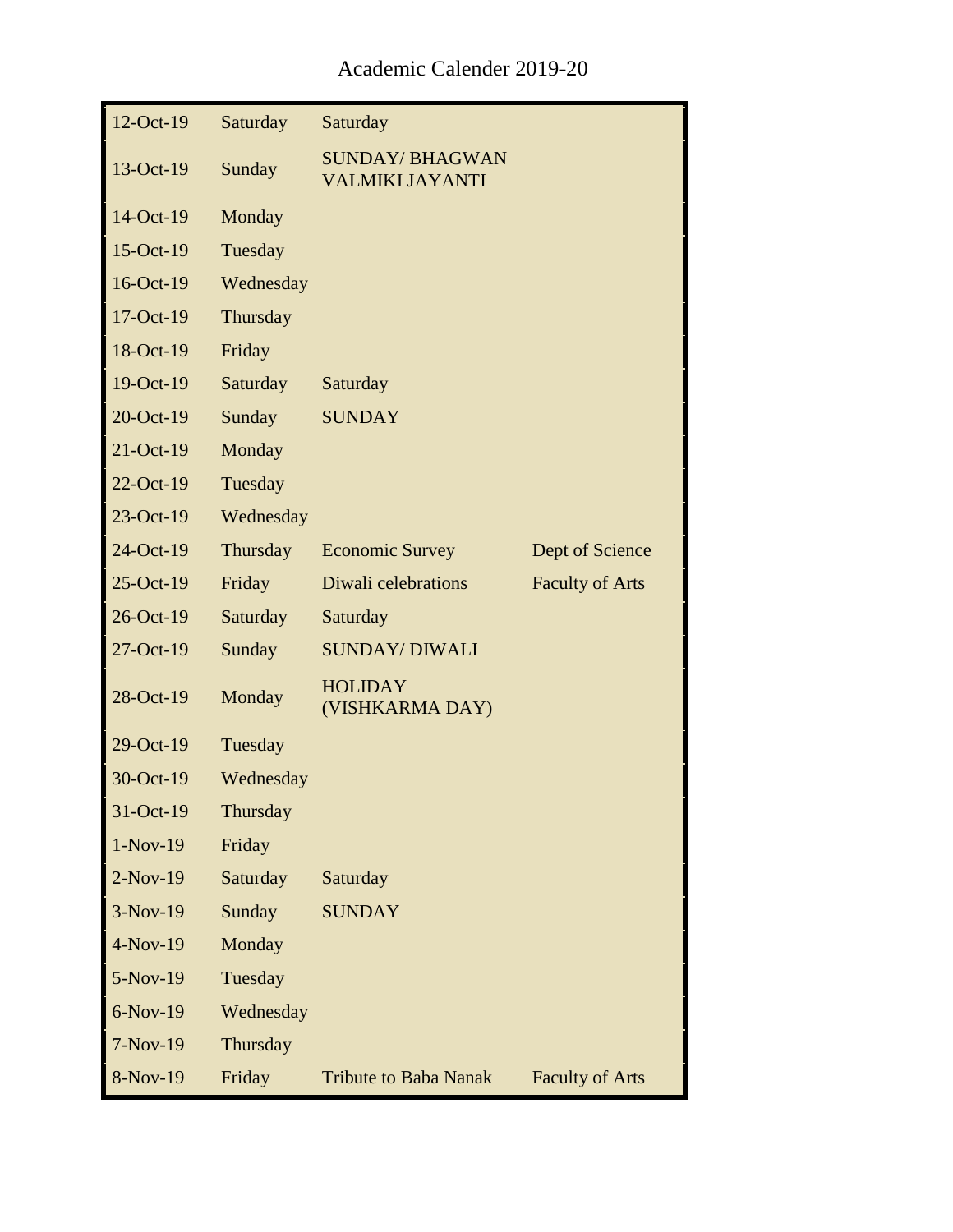| $9-Nov-19$  | Saturday  | Saturday                                                                 |                                            |
|-------------|-----------|--------------------------------------------------------------------------|--------------------------------------------|
| $10-Nov-19$ | Sunday    | <b>SUNDAY</b>                                                            |                                            |
| 11-Nov-19   | Monday    |                                                                          |                                            |
| $12-Nov-19$ | Tuesday   | <b>HOLIDAY (GURU</b><br><b>NANAK DEV JAYANTI)</b>                        |                                            |
| $13-Nov-19$ | Wednesday |                                                                          |                                            |
| $14-Nov-19$ | Thursday  | <b>Children Day Celebration</b>                                          | <b>Senior Secondary</b><br>Wing            |
| $15-Nov-19$ | Friday    |                                                                          |                                            |
| $16-Nov-19$ | Saturday  | Saturday                                                                 |                                            |
| $17-Nov-19$ | Sunday    | <b>SUNDAY</b>                                                            |                                            |
| 18-Nov-19   | Monday    |                                                                          |                                            |
| 19-Nov-19   | Tuesday   |                                                                          |                                            |
| $20-Nov-19$ |           | <b>Wednesday</b> National Seminar                                        | Dept of Computer<br>Science &<br>Economics |
| $21-Nov-19$ | Thursday  |                                                                          |                                            |
| $22-Nov-19$ | Friday    | <b>Class on Emotional</b><br><b>Balance</b>                              | <b>Senior Secondary</b><br>Wing            |
| $23-Nov-19$ | Saturday  | Saturday                                                                 |                                            |
| $24-Nov-19$ | Sunday    | <b>SUNDAY</b>                                                            |                                            |
| $25-Nov-19$ | Monday    | FDP till 4 Dec 2019/<br><b>Exams For Senior</b><br><b>Secondary Wing</b> |                                            |
| 26-Nov-19   | Tuesday   |                                                                          |                                            |
| $27-Nov-19$ | Wednesday |                                                                          |                                            |
| 28-Nov-19   | Thursday  |                                                                          |                                            |
| 29-Nov-19   | Friday    |                                                                          |                                            |
| 30-Nov-19   | Saturday  | Saturday                                                                 |                                            |
| $1-Dec-19$  | Sunday    | <b>SUNDAY/ MARTYRM</b><br><b>DAY GURU TEG</b><br><b>BAHADUR JI)</b>      |                                            |
| $2-Dec-19$  | Monday    |                                                                          |                                            |
| $3-Dec-19$  | Tuesday   |                                                                          |                                            |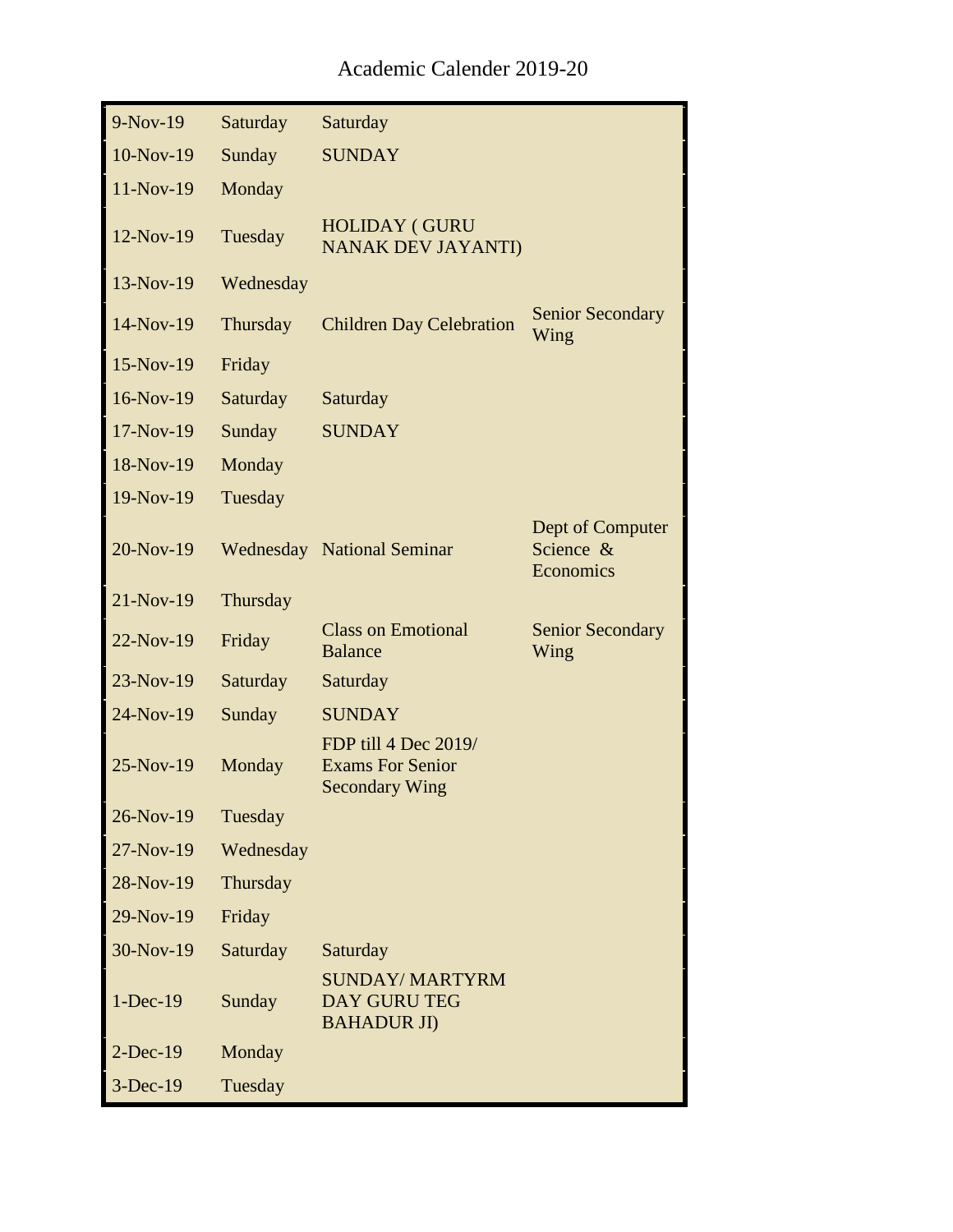| $4-Dec-19$  | Wednesday |                                 |                                 |
|-------------|-----------|---------------------------------|---------------------------------|
| $5-Dec-19$  | Thursday  |                                 |                                 |
| $6$ -Dec-19 | Friday    |                                 |                                 |
| $7-Dec-19$  | Saturday  | Saturday                        |                                 |
| 8-Dec-19    | Sunday    | <b>SUNDAY</b>                   |                                 |
| $9-Dec-19$  | Monday    |                                 |                                 |
| 10-Dec-19   | Tuesday   |                                 |                                 |
| 11-Dec-19   | Wednesday |                                 |                                 |
| 12-Dec-19   | Thursday  |                                 |                                 |
| 13-Dec-19   | Friday    |                                 |                                 |
| 14-Dec-19   | Saturday  | Saturday                        |                                 |
| 15-Dec-19   | Sunday    | <b>SUNDAY</b>                   |                                 |
| 16-Dec-19   | Monday    |                                 |                                 |
| 17-Dec-19   | Tuesday   |                                 |                                 |
| 18-Dec-19   | Wednesday |                                 |                                 |
| 19-Dec-19   | Thursday  | <b>PTM</b> for Senior Secondary |                                 |
| 20-Dec-19   | Friday    | <b>Christmas Celebrations</b>   | <b>Senior Secondary</b><br>Wing |
| 21-Dec-19   | Saturday  |                                 |                                 |

| <b>Date</b>  | <b>Day</b> | <b>Activity</b>  | <b>Agency</b> |
|--------------|------------|------------------|---------------|
| $6$ -Jan-20  | Monday     | <b>REOPENING</b> |               |
| $7-Jan-20$   | Tuesday    |                  |               |
| $8-Jan-20$   | Wednesday  |                  |               |
| $9-Jan-20$   | Thursday   |                  |               |
| $10$ -Jan-20 | Friday     |                  |               |
| $11-Jan-20$  | Saturday   | Saturday         |               |
| $12-Jan-20$  | Sunday     | <b>SUNDAY</b>    |               |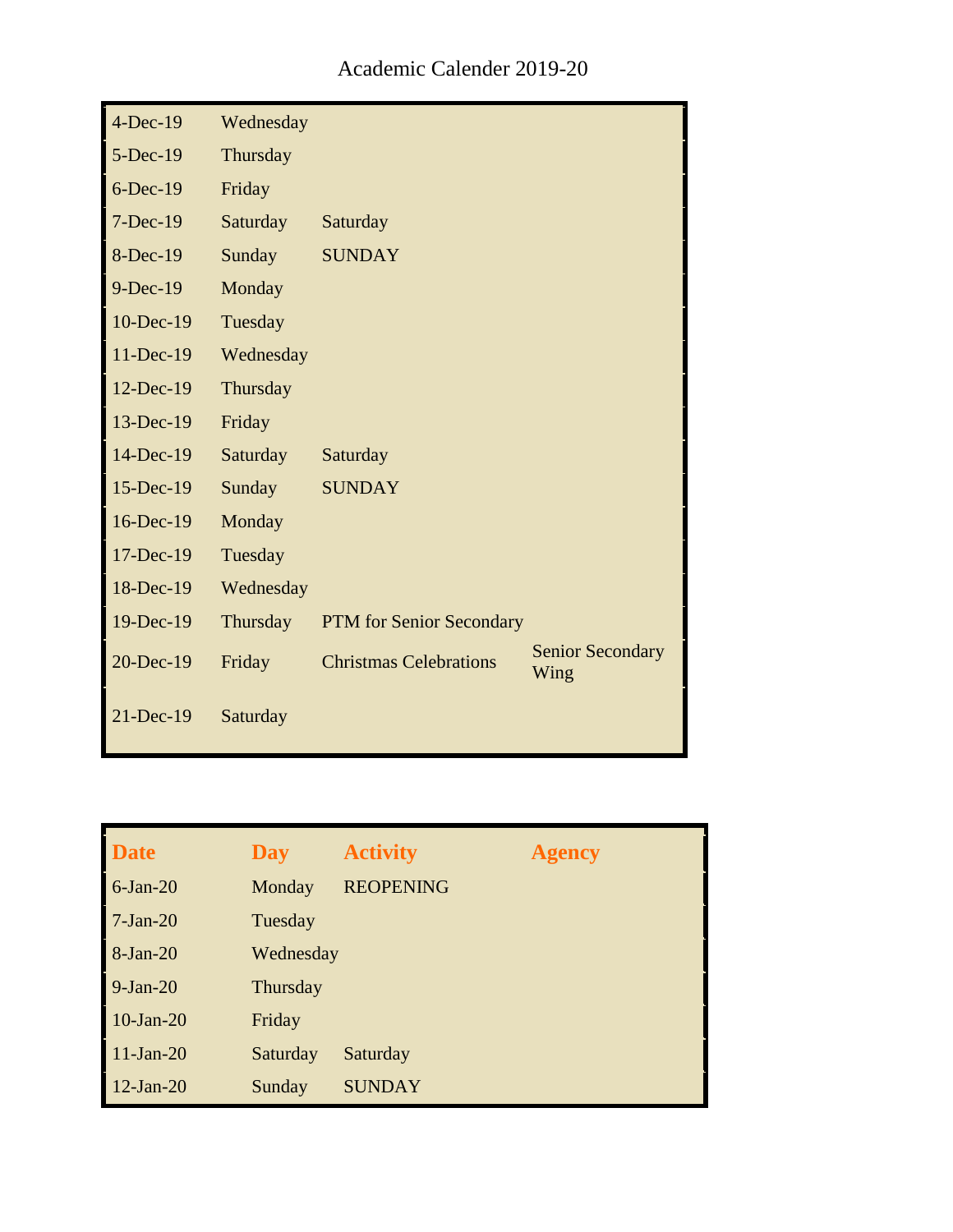| $13$ -Jan-20    | Monday    | <b>Lohri Celebration</b>                       | Dept of Commerce                      |
|-----------------|-----------|------------------------------------------------|---------------------------------------|
| $14$ -Jan-20    | Tuesday   | <b>HOLIDAY (MAKAR</b><br><b>SANKRANTI)</b>     |                                       |
| $15$ -Jan-20    | Wednesday |                                                |                                       |
| $16$ -Jan-20    | Thursday  | <b>Research Day</b>                            | Dept of Commerce                      |
| $17-Jan-20$     | Friday    | Workshop for students<br>/Guruparb Celebration | Dept of Science/Dept<br>of Comp Sci   |
| $18$ -Jan-20    | Saturday  | Saturday                                       |                                       |
| $19$ -Jan-20    | Sunday    | <b>SUNDAY</b>                                  |                                       |
| $20$ -Jan- $20$ | Monday    |                                                |                                       |
| $21-Jan-20$     | Tuesday   |                                                |                                       |
| $22-Jan-20$     | Wednesday |                                                |                                       |
| $23$ -Jan-20    | Thursday  | Seminar on BR<br>Ambedkar/ Guest<br>Lecture    | <b>Faculty of Arts/Dept</b><br>of Eco |
| $24$ -Jan-20    | Friday    | <b>Republic Day</b><br>Celebration             | <b>Student Council</b>                |
| $25$ -Jan- $20$ | Saturday  | Saturday                                       |                                       |
| $26$ -Jan- $20$ | Sunday    | <b>SUNDAY/REPUBLIC</b><br><b>DAY</b>           |                                       |
| $27$ -Jan- $20$ | Monday    | PreBoard for $+2$ till 7<br>Feb                | <b>Senior Secondary</b><br>Wing       |
| $28$ -Jan- $20$ | Tuesday   |                                                |                                       |
| $29$ -Jan- $20$ | Wednesday |                                                |                                       |
| 30-Jan-20       | Thursday  |                                                |                                       |
| $31-Jan-20$     | Friday    | <b>Guest Lecture</b>                           | Dept of computer Sci                  |
| $1-Feb-20$      | Saturday  | Saturday                                       |                                       |
| $2$ -Feb-20     | Sunday    | <b>SUNDAY</b>                                  |                                       |
| 3-Feb-20        | Monday    |                                                |                                       |
| 4-Feb-20        | Tuesday   |                                                |                                       |
| $5$ -Feb-20     | Wednesday |                                                |                                       |
| $6$ -Feb-20     | Thursday  | <b>Extension Lecture</b>                       | Dept of Commerce                      |
| 7-Feb-20        | Friday    | Debate On Bugdet                               | Dept of Economics                     |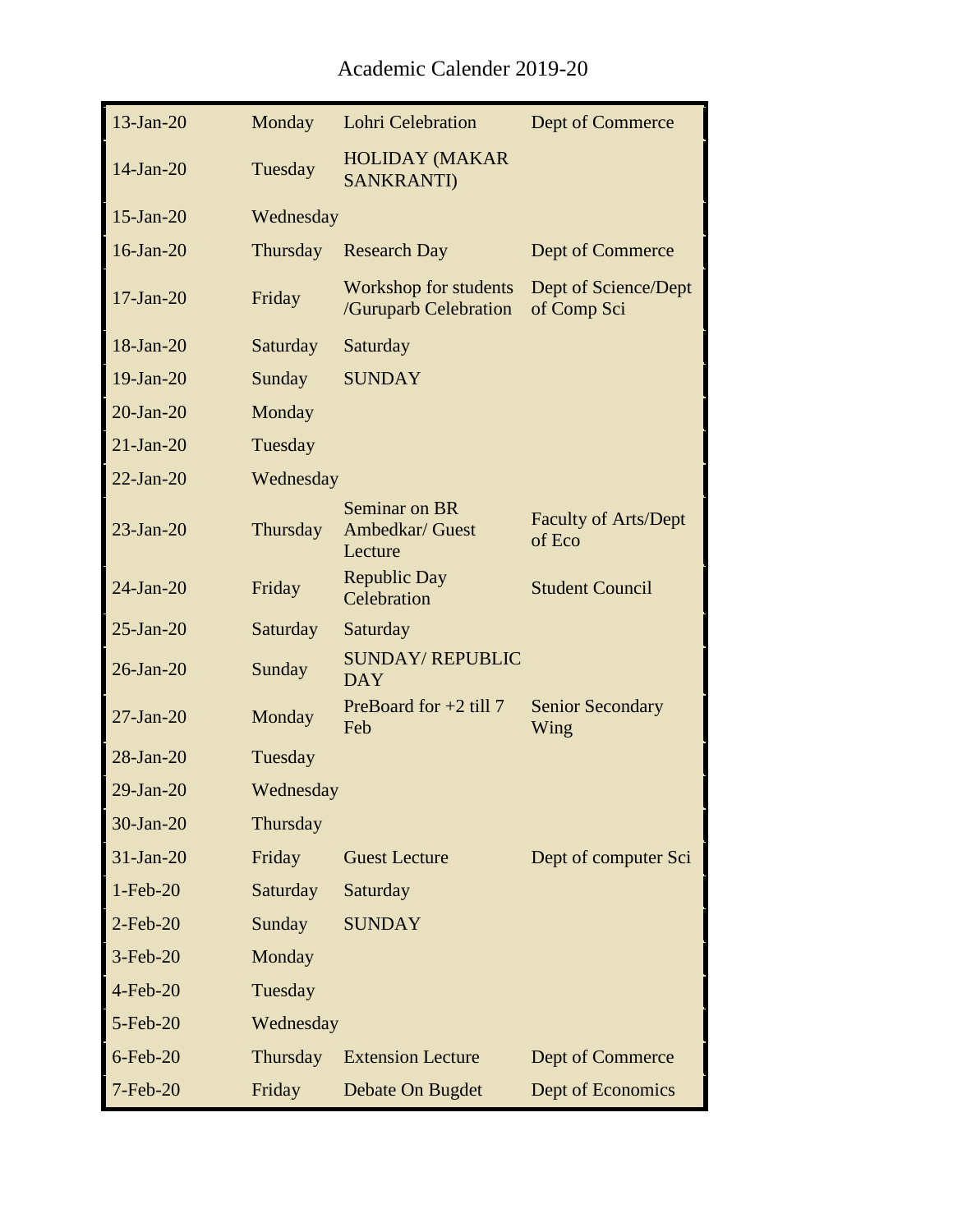| 8-Feb-20     | Saturday        | Saturday                                                       |                                 |
|--------------|-----------------|----------------------------------------------------------------|---------------------------------|
| 9-Feb-20     | Sunday          | <b>SUNDAY/ GURU</b><br><b>RAVIDASS JYANTI</b>                  |                                 |
| 10-Feb-20    | Monday          |                                                                |                                 |
| $11$ -Feb-20 | Tuesday         |                                                                |                                 |
| 12-Feb-20    | Wednesday       | PTM for senior<br>secondary                                    |                                 |
| 13-Feb-20    | Thursday        | Sports week cum<br>Annual day                                  |                                 |
| 14-Feb-20    | Friday          | Sports week cum<br>Annual day                                  |                                 |
| 15-Feb-20    | Saturday        | Saturday/Sports week<br>cum Annual Day                         |                                 |
| 16-Feb-20    | Sunday          | <b>SUNDAY</b>                                                  |                                 |
| 17-Feb-20    | Monday          | Farewell                                                       | <b>Senior Secondary</b><br>Wing |
| 18-Feb-20    | Tuesday         |                                                                |                                 |
| 19-Feb-20    | Wednesday       |                                                                |                                 |
| 20-Feb-20    | Thursday        | <b>Memory Training</b><br>Seminar                              | Dept of Science                 |
| 21-Feb-20    | Friday          | <b>HOLIDAY MAHA</b><br><b>SHIVRATRI/ Ma Boli</b><br>Diwas      | <b>Faculty of Arts</b>          |
| 22-Feb-20    | Saturday        | Saturday                                                       |                                 |
| 23-Feb-20    | Sunday          | <b>SUNDAY</b>                                                  |                                 |
| 24-Feb-20    | Monday          | <b>Final Examination till</b><br>q <sup>th</sup><br>$March +1$ | <b>Senior Secondary</b><br>Wing |
| 25-Feb-20    | Tuesday         |                                                                |                                 |
| 26-Feb-20    | Wednesday       |                                                                |                                 |
| 27-Feb-20    | Thursday        |                                                                |                                 |
| 28-Feb-20    | Friday          | <b>National Seminar</b>                                        | Dept of Commerce                |
| 29-Feb-20    | <b>Saturday</b> | Saturday                                                       |                                 |
| $1-Mar-20$   | Sunday          | <b>SUNDAY</b>                                                  |                                 |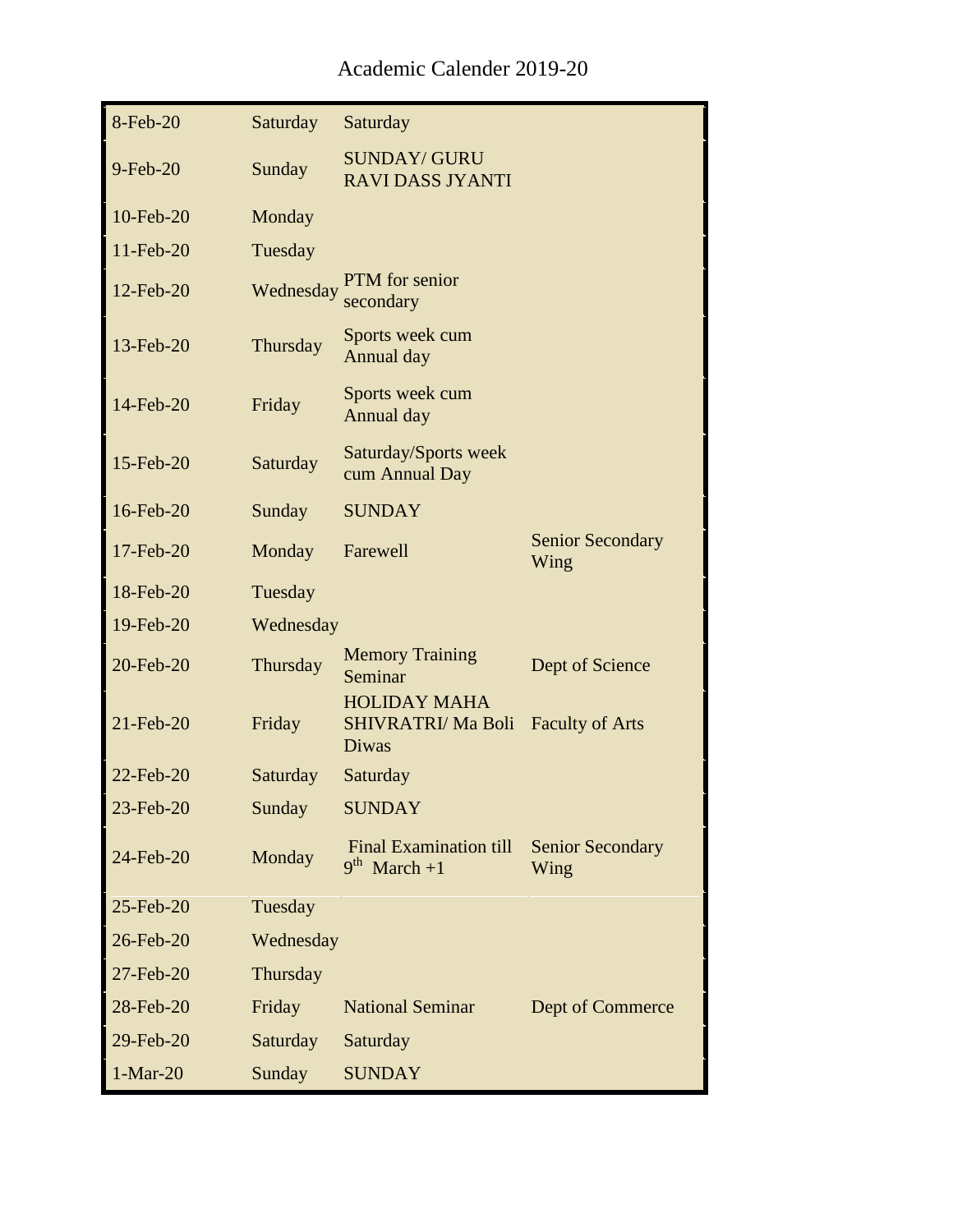| $2-Mar-20$   | Monday               |                                             |                        |
|--------------|----------------------|---------------------------------------------|------------------------|
| $3-Mar-20$   | Tuesday              |                                             |                        |
| $4-Mar-20$   | <b>Wednesday EAC</b> |                                             | Dept of Commerce       |
| 5-Mar-20     | Thursday             | EAC                                         | Dept of Commerce       |
| $6$ -Mar-20  | Friday               | <b>Industrial Visit</b>                     | Dept of Commerce       |
| $7-Mar-20$   | Saturday             | Saturday/Trip                               |                        |
| 8-Mar-20     | Sunday               | <b>SUNDAY</b>                               |                        |
| $9-Mar-20$   | Monday               |                                             |                        |
| 10-Mar-20    | Tuesday              | <b>HOLIDAY</b> (HOLI)                       |                        |
| 11-Mar-20    | Wednesday            |                                             |                        |
| 12-Mar-20    | Thursday             | Seminar cum Workshop Dept of Science        |                        |
| 13-Mar-20    | Friday               | Visit to University                         | Dept of Science        |
| 14-Mar-20    | Saturday             | Saturday                                    |                        |
| 15-Mar-20    | Sunday               | <b>SUNDAY</b>                               |                        |
| 16-Mar-20    | Monday               |                                             |                        |
| 17-Mar-20    | Tuesday              |                                             |                        |
| 18-Mar-20    | Wednesday            |                                             |                        |
| 19-Mar-20    | Thursday             |                                             |                        |
| 20-Mar-20    | Friday               | <b>English Carnival</b>                     | <b>Faculty of Arts</b> |
| 21-Mar-20    | Saturday             | Saturday                                    |                        |
| $22-Mar-20$  | Sunday               | <b>SUNDAY</b>                               |                        |
| $23-Mar-20$  | Monday               | <b>Business Activity</b><br>/Result of $+1$ | Dept of Commerce       |
| 24-Mar-20    | Tuesday              |                                             |                        |
| $25-Mar-20$  | Wednesday            |                                             |                        |
| $26$ -Mar-20 | Thursday             |                                             |                        |
| $27-Mar-20$  | Friday               |                                             |                        |
| 28-Mar-20    | Saturday             | Saturday                                    |                        |
| 29-Mar-20    | Sunday               | <b>SUNDAY</b>                               |                        |
| 30-Mar-20    | Monday               |                                             |                        |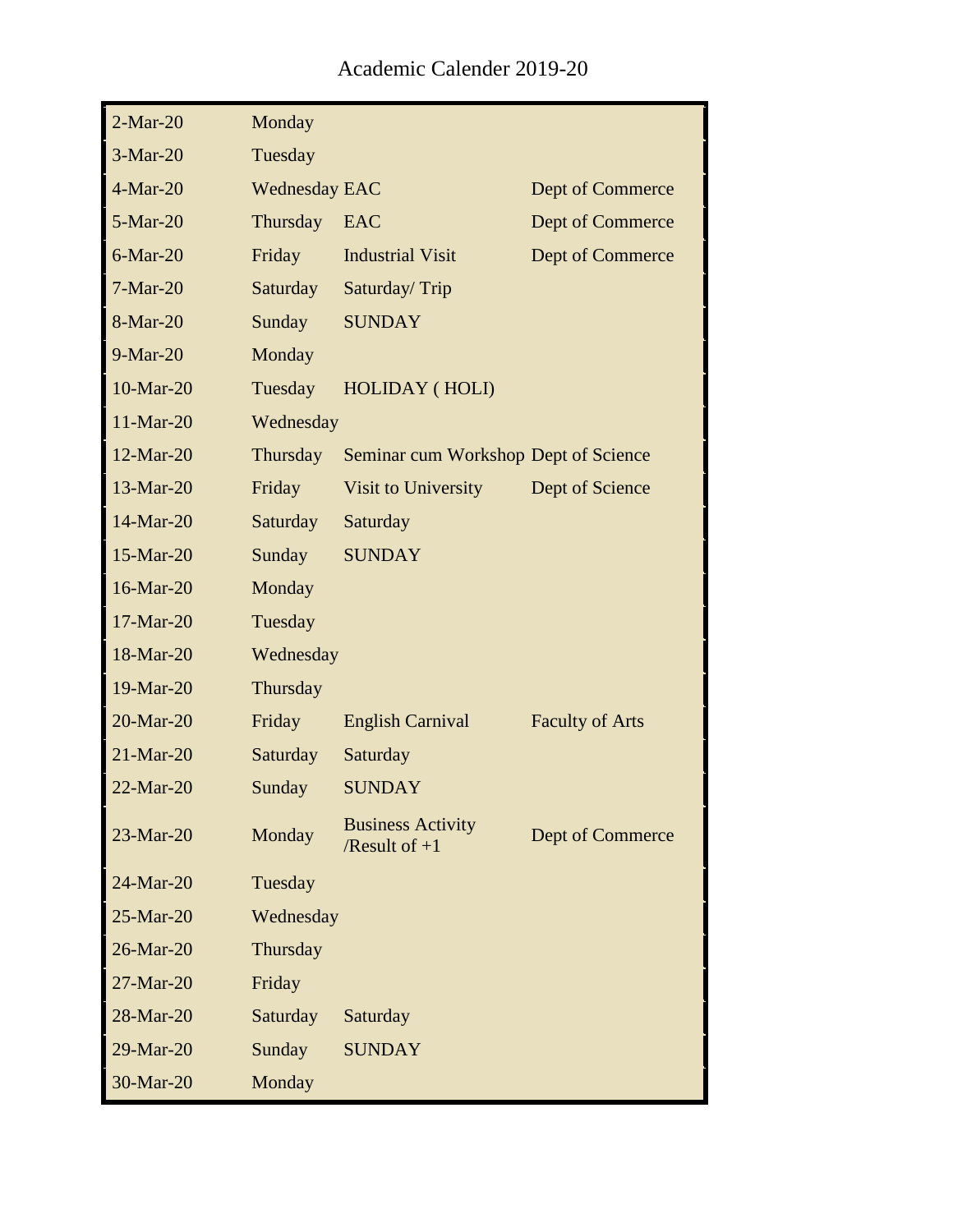| 31-Mar-20    | Tuesday   |                                                 |
|--------------|-----------|-------------------------------------------------|
| $1-Apr-20$   | Wednesday |                                                 |
| $2-Apr-20$   | Thursday  | <b>HOLIDAY (RAM</b><br><b>NAVMI)</b>            |
| $3-Apr-20$   | Friday    |                                                 |
| $4-Apr-20$   | Saturday  | Saturday                                        |
| $5-Apr-20$   | Sunday    | <b>SUNDAY</b>                                   |
| $6$ -Apr-20  | Monday    | <b>HOLIDAY</b><br>(MAHAVIR<br><b>JAYANTI)</b>   |
| $7-Apr-20$   | Tuesday   | Reopening for $+2$<br><b>Classes</b>            |
| 8-Apr-20     | Wednesday |                                                 |
| $9-Apr-20$   | Thursday  |                                                 |
| $10$ -Apr-20 | Friday    | <b>HOLIDAY</b> (Good<br>Friday)                 |
| $11-Apr-20$  | Saturday  | Saturday                                        |
| 12-Apr-20    | Sunday    | <b>SUNDAY</b>                                   |
| 13-Apr-20    | Monday    |                                                 |
| 14-Apr-20    | Tuesday   | <b>HOLIDAY</b><br>(AMBEDKAR<br><b>JAYANTI</b> ) |
| $15$ -Apr-20 | Wednesday |                                                 |
| 16-Apr-20    | Thursday  |                                                 |
| 17-Apr-20    | Friday    |                                                 |
| 18-Apr-20    | Saturday  | Saturday                                        |
| 19-Apr-20    | Sunday    | <b>SUNDAY</b>                                   |
| 20-Apr-20    | Monday    |                                                 |
| $21-Apr-20$  | Tuesday   |                                                 |
| $22$ -Apr-20 | Wednesday |                                                 |
| $23$ -Apr-20 | Thursday  |                                                 |
| 24-Apr-20    | Friday    | Farewell                                        |
| 25-Apr-20    | Saturday  | Saturday                                        |